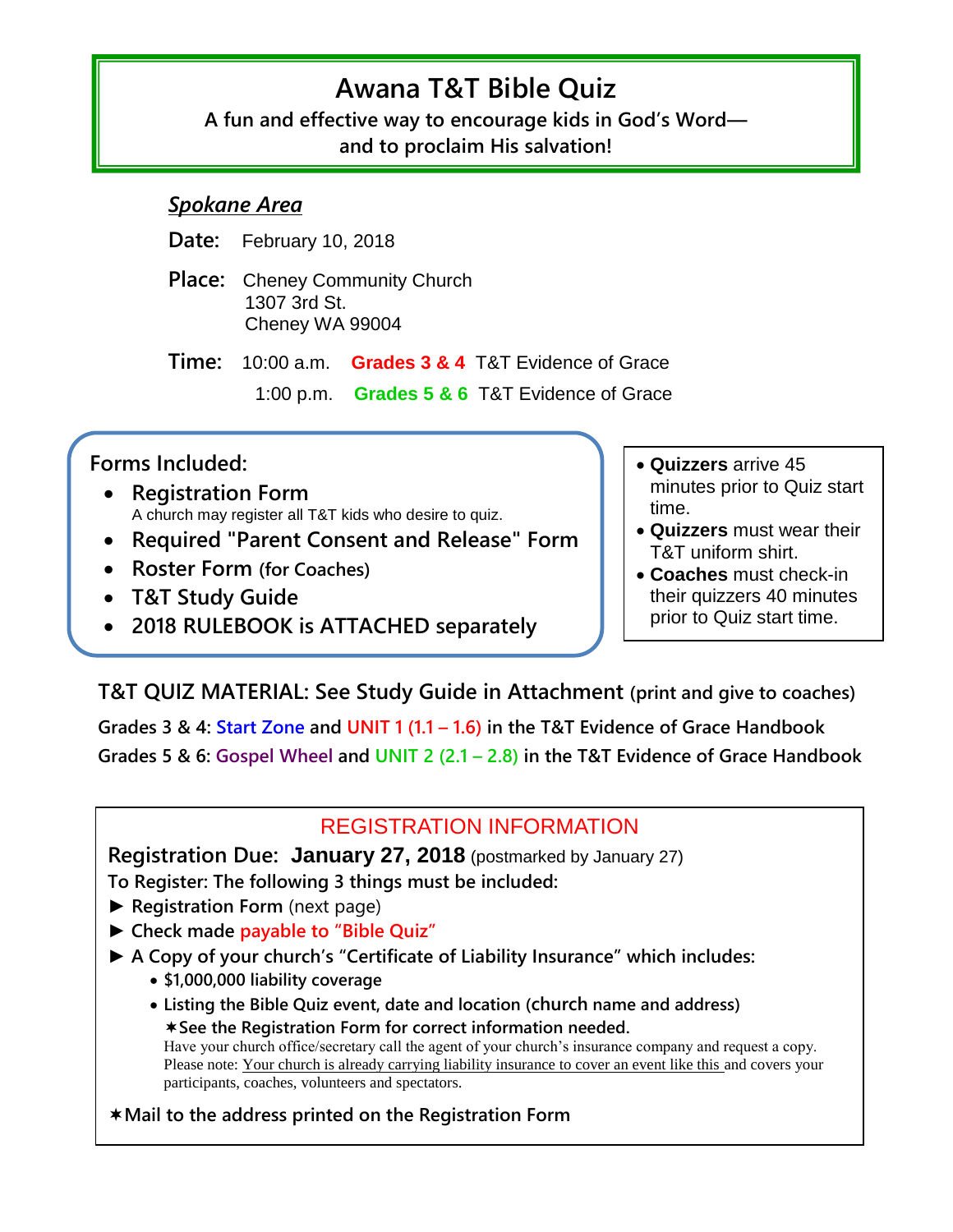# **T&T Bible Quiz Registration Form**

# **Spokane Area – February 10, 2018**

 **10:00 a.m. Grades 3 & 4** T&T Evidence of Grace

**1:00 p.m. Grades 5 & 6** T&T Evidence of Grace

| Church<br>⊦Name: | ∴it\∧ |  |
|------------------|-------|--|
|                  |       |  |

Commander:\_\_\_\_\_\_\_\_\_\_\_\_\_\_\_\_\_\_\_\_\_\_\_\_\_\_\_\_\_\_ E-mail \_\_\_\_\_\_\_\_\_\_\_\_\_\_\_\_\_\_\_\_\_\_\_\_\_\_\_\_\_\_\_\_\_\_

|               |                                                  |              | # of<br>quizzers<br>Registering | Quizzer<br>Fee | Total<br>Amount |
|---------------|--------------------------------------------------|--------------|---------------------------------|----------------|-----------------|
| 10:00<br>a.m. | Grades 3 & 4<br><b>T&amp;T Evidence of Grace</b> | <b>Girls</b> |                                 | \$8.00         |                 |
|               | Grades 3 & 4<br><b>T&amp;T Evidence of Grace</b> | <b>Boys</b>  |                                 | \$8.00         |                 |
| 1:00<br>p.m.  | Grades 5 & 6<br><b>T&amp;T Evidence of Grace</b> | <b>Girls</b> |                                 | \$8.00         |                 |
|               | Grades 5 & 6<br><b>T&amp;T Evidence of Grace</b> | <b>Boys</b>  |                                 | \$8.00         |                 |
|               |                                                  |              |                                 | <b>TOTAL:</b>  | \$              |

**Registration & Check Due: January 27, 2018** (postmarked by January 27)

## **To register: the following must be included:**

- 1) Complete and return this Registration Form
- 2) Check made payable to "Bible Quiz" (Payment by check or money order only)
- 3) A Copy of your church's "Certificate of Liability Insurance" which includes:
	- \$1,000,000 liability coverage
	- Description: Listing the Bible Quiz event, date and location (church name and address)
	- Certificate Holder: the church name and address
		- ► **February 10, 2018**
		- ► **Cheney Community Church 1307 3 rd St. Cheney, WA 99004**
	- **Mail to:** Bible Quiz Event c/o David & Vicki Stern (Coordinators) 4116 N. Garry Rd Otis Orchards, WA 99027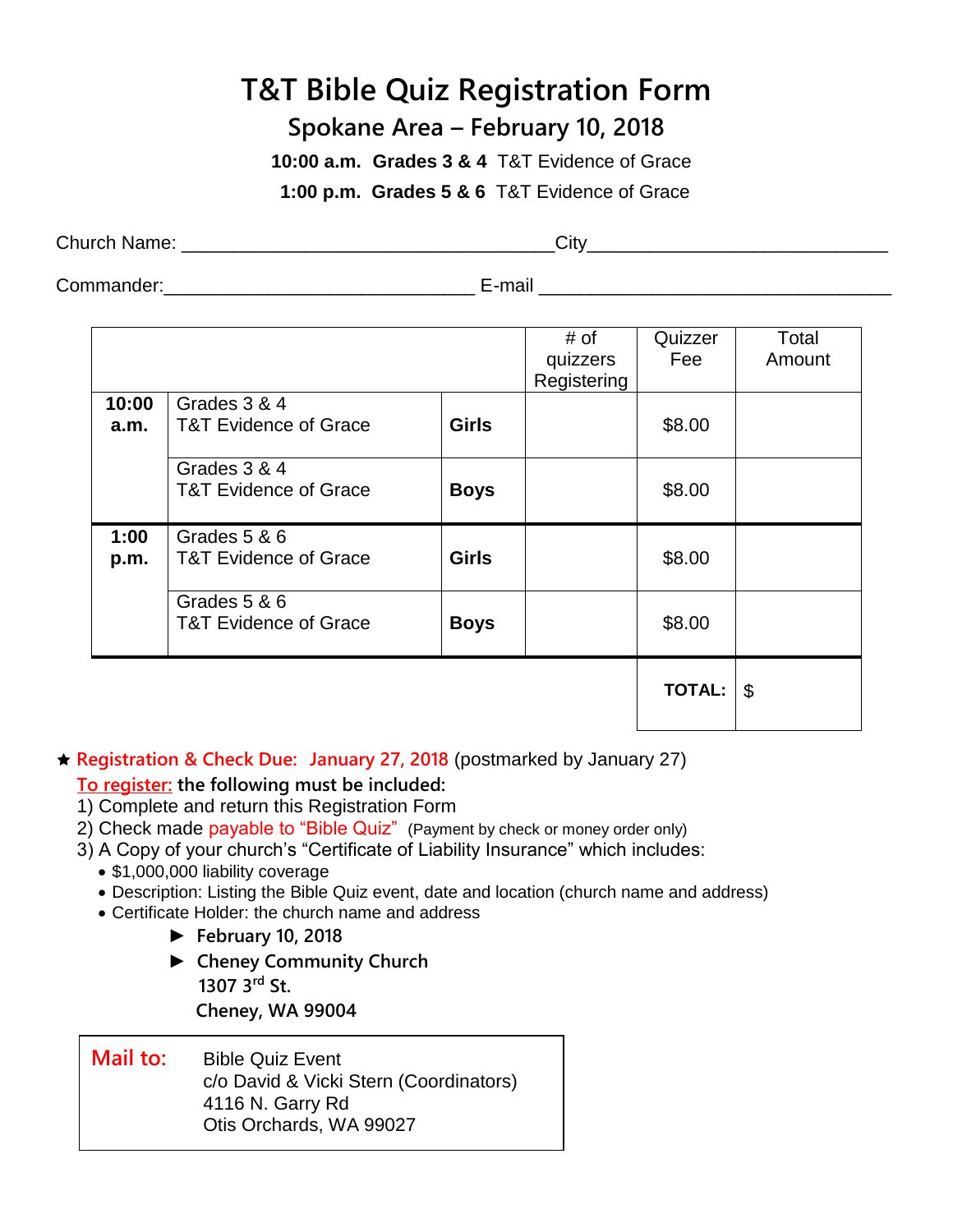# **Bible Quiz Parental Consent and Release of Liability**

### **Please Print and Provide All Information Requested**

#### **IMPORTANT: THIS DOCUMENT CONTAINS A RELEASE OF LIABILITY. REVIEW IT CAREFULLY.**

#### Return this form to your Club Director

|                                                        |              | Child's Birthdate: / |             |                |       |     |      |  |
|--------------------------------------------------------|--------------|----------------------|-------------|----------------|-------|-----|------|--|
|                                                        | Please Print |                      |             |                | Month | Day | Year |  |
|                                                        |              |                      |             |                |       |     |      |  |
| To Be Filled Out By the Church - Please Print          |              |                      |             |                |       |     |      |  |
|                                                        |              |                      |             |                |       |     |      |  |
|                                                        |              |                      |             |                |       |     |      |  |
| Date and location of the Event the Child is attending: |              |                      |             |                |       |     |      |  |
|                                                        |              |                      |             |                |       |     |      |  |
| BIBLE QUIZ - Circle One:                               | (T&T) BOYS   | (T&T) GIRLS          | <b>TREK</b> | <b>JOURNEY</b> |       |     |      |  |

I understand and agree that participation in **"Bible Quiz"** ("Event") is a privilege. In consideration of that privilege, I am signing this Parental Consent and Release of Liability.

#### **Consent to Attend Event**

I hereby give permission for my Child to attend and participate in this Event.

#### **Release of Liability**

Prior to my Child's involvement in the Event activities, I acknowledge that involvement of my Child in the Event may involve risk of property damage and of personal injury, illness or even death, including but not limited to the risks arising from transportation–related activities, recreational activities, accidents in and around facilities, adverse weather conditions, and injuries and illness as a result of food-borne illnesses and allergic reactions.

By signing this Parental Consent and Release of Liability, I state that my Child is fully capable of safely participating in all Event activities, and I expressly assume all risks of my Child's involvement, whether such risks are known or unknown to me at this time. I further generally release Awana Clubs International ("ACI") its directors, officers, employees, volunteers, and agents, and other participants and staff at the Event, from any and all claims that I or my Child may have against any of them, whether on or off Event grounds. This Release of Liability is given on behalf of myself, my Child, and any heirs, family, estate, administrators, and personal representatives of me and my Child.

I expressly agree that this Release is intended to be as broad and inclusive as permitted.

#### **Consent to Medical Treatment**

I hereby give my consent that my Child may receive medical treatment that may be deemed advisable in the event of injury, accident and/or illness during this event.

 $\_$  ,  $\_$  ,  $\_$  ,  $\_$  ,  $\_$  ,  $\_$  ,  $\_$  ,  $\_$  ,  $\_$  ,  $\_$  ,  $\_$  ,  $\_$  ,  $\_$  ,  $\_$  ,  $\_$  ,  $\_$  ,  $\_$  ,  $\_$  ,  $\_$  ,  $\_$  ,  $\_$  ,  $\_$  ,  $\_$  ,  $\_$  ,  $\_$  ,  $\_$  ,  $\_$  ,  $\_$  ,  $\_$  ,  $\_$  ,  $\_$  ,  $\_$  ,  $\_$  ,  $\_$  ,  $\_$  ,  $\_$  ,  $\_$  ,

List any medical or food allergies of Participant (please write "None" if applicable):

Will Participant be under any medication while at this Event? Yes  $\Box$  No  $\Box$  If yes, please provide details:

\_\_\_\_\_\_\_\_\_\_\_\_\_\_\_\_\_\_\_\_\_\_\_\_\_\_\_\_\_\_\_\_\_\_\_\_\_\_\_\_\_\_\_\_\_\_\_\_\_\_\_\_\_\_\_\_\_

\_\_\_\_\_\_\_\_\_\_\_\_\_\_\_\_\_\_\_\_\_\_\_\_\_\_\_\_\_\_\_\_\_\_\_\_\_\_\_\_\_\_\_\_\_\_\_\_\_\_\_\_\_\_\_\_\_

#### **Authority to Sign**

I represent and warrant that I am a parent or legal guardian of the Child named above, and have the full power and authority to enter into this Parental Consent and Release of Liability on behalf of my Child. By signing below, I acknowledge that I have read and understand this document, and also represent that all information provided is accurate.

\_\_\_\_\_\_\_\_\_\_\_\_\_\_\_\_\_\_\_\_\_\_\_\_\_\_\_\_\_\_\_\_\_\_\_\_\_\_\_\_\_\_\_\_\_\_\_\_\_\_\_\_\_\_\_\_\_\_\_\_\_\_\_\_\_\_\_\_\_\_\_\_\_\_\_\_\_\_\_\_\_\_\_\_\_\_\_\_\_\_\_\_\_\_\_\_\_\_\_\_\_\_\_\_\_\_\_

I agree that this Release shall be governed by and interpreted in accordance with the laws of the State, without giving effect to its conflict of law principles. Any litigation under this agreement shall be resolved in the courts of the State.

Parent or Guardian Signature

Date Signed

Printed Name and Phone Number

Emergency Contact: Name and Phone Number

\_\_\_\_\_\_\_\_\_\_\_\_\_\_\_\_\_\_\_\_\_\_\_\_\_\_\_\_\_\_\_\_\_\_\_\_\_\_\_\_\_\_\_\_\_\_\_\_

\_\_\_\_\_\_\_\_\_\_\_\_\_\_\_\_\_\_\_\_\_\_\_\_\_\_\_\_\_\_\_\_\_\_\_\_\_\_\_\_\_\_\_\_\_\_\_\_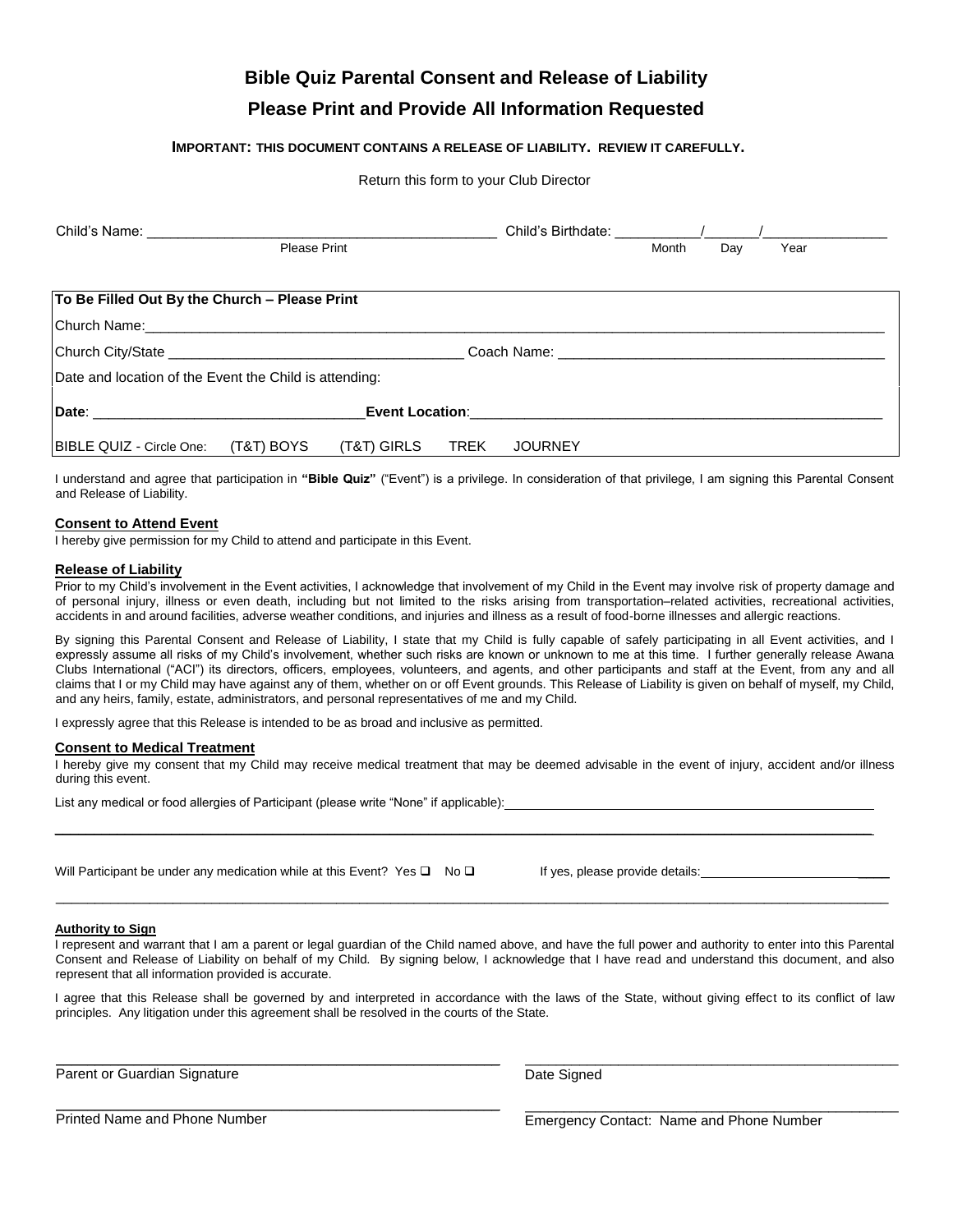

# **T&T BIBLE QUIZ Check-in Roster**

# **COACH INSTRUCTIONS:**

- 1. **Make copies of this form one copy for each** T&T quizzer registered.
- 2. **Print** the quizzer's name in the box below. **Do not write in the Seat # space.**
- 3. **Bring this completed form to Check-in** (40 minutes before the Bible Quiz begins). You will receive your Quizzer's seat number at that time.
- 4. **Bring** a required and signed **"Parental Consent and Release of Liability"** form for each T&T participant and turn in at Coach's Check-in.
- 5. Coaches and Quizzers must arrive 45 minutes before the quiz begins. Quizzer must be present before the coach can check in that quizzer.
- 6. Quizzers and coaches must wear their Awana uniform/shirt.
- 7. Coaches & Quizzers will be given last minute instructions 30 minutes prior to Quiz Time.

|                                    | Check one box as it applies to this quizzer: |
|------------------------------------|----------------------------------------------|
| <b>GRADES 3 and 4</b>              |                                              |
| $\Box$ T&T Evidence of Grace: GIRL | □ T&T Evidence of Grace: BOY                 |
| <b>GRADES 5 and 6</b>              |                                              |
| $\Box$ T&T Evidence of Grace: GIRL | $\Box$ T&T Evidence of Grace: BOY            |
| Print first and last name neatly   |                                              |
|                                    | Seat #                                       |
|                                    | Flight ______                                |

ANY KNOWN CANCELLATIONS SHOULD BE SENT ASAP - BEFORE THE DAY OF THE EVENT if possible.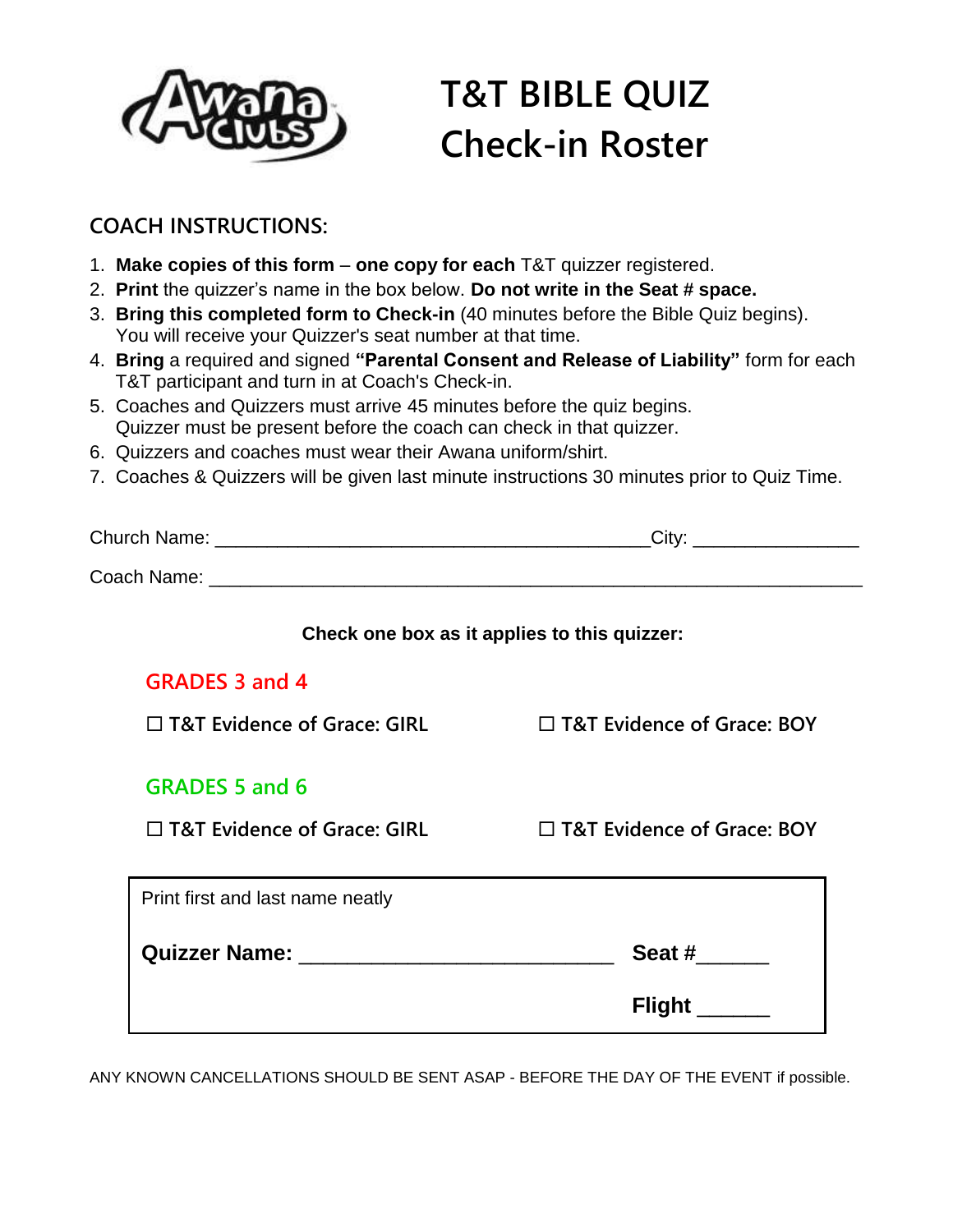# **Bible Quiz: T&T Study Guide (Grades 3 & 4) Evidence of Grace: Start Zone and Unit 1**

| <b>Start Zone</b> | <b>Recite Verses</b><br>(NKJV, ESV, KJV, NIV) | <b>Question Verses</b><br>Questions may be asked on<br>these verses and references | <b>Definitions</b>                             | Other                                                                                |
|-------------------|-----------------------------------------------|------------------------------------------------------------------------------------|------------------------------------------------|--------------------------------------------------------------------------------------|
| Section 1         | Ephesians 2:8-9                               | Ephesians 2:8-9                                                                    | Sin<br>Grace<br>Faith<br>Works<br><b>Boast</b> | Explore headings and<br>paragraphs                                                   |
| Section 2         | Romans 10:17                                  | Romans 10:17                                                                       | Word of God                                    | Explore headings and<br>paragraphs                                                   |
| Unit 1            |                                               |                                                                                    |                                                |                                                                                      |
| 1.1               | Jeremiah 10:10                                | Jeremiah 10:10                                                                     | Truth<br>Commandment                           | God is Truth<br>Main points in the<br>Explore.                                       |
| 1.2               | Jeremiah 10:12                                | Jeremiah 10:12                                                                     | Omnipotent<br>Baal                             | God is All-Powerful<br>Introduction<br>statements.<br>Main points in the<br>Explore. |
| 1.3               | Psalm 139:7-10                                | Psalm 139:7-10                                                                     | Ascend<br><b>Uttermost</b>                     | God is Everywhere<br>Introduction<br>statements.<br>Main points in the<br>Explore.   |
| 1.4               | Psalm 139:1-3                                 | Psalm 139:1-3                                                                      | <b>Discern</b><br>Omniscient<br>Infinite       | God is All-Knowing<br>Introduction<br>statements.<br>Main points in the<br>Explore.  |
| 1.5               | 2 Corinthians 13:14                           | 2 Corinthians 13:14                                                                | Exists<br>Grace<br>Fellowship<br>Trinity       | God is Three In One<br>Introduction<br>statements.<br>Main points in the<br>Explore. |
| 1.6               | Review                                        |                                                                                    |                                                | Review paragraphs                                                                    |

Bible Quiz Questions:

- Does NOT include the Start Here
- Does NOT include the Explore questions with personal answers
- Does NOT include Bible verses they look up in the Explore
- Does NOT include the Discussion questions